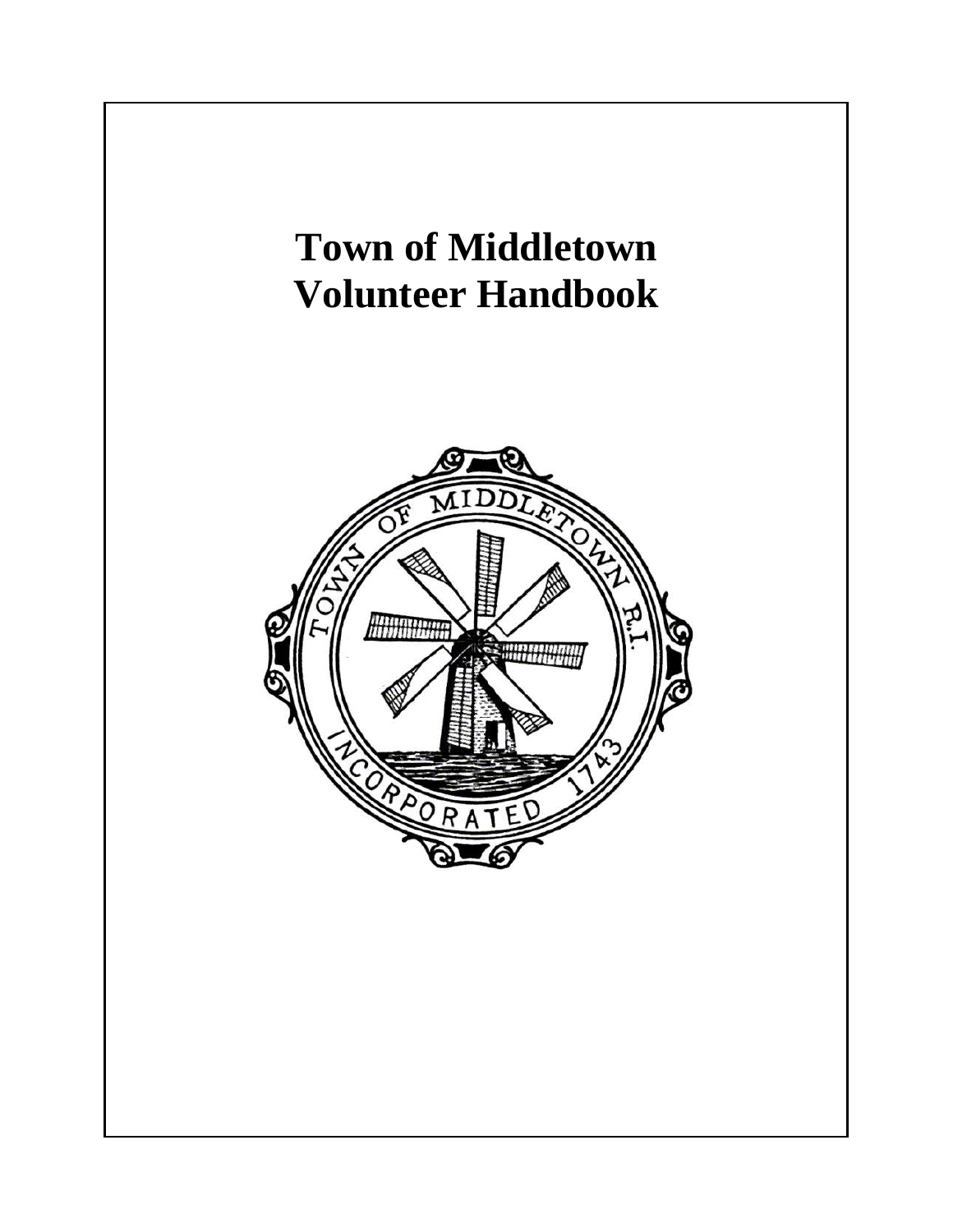# TABLE OF CONTENTS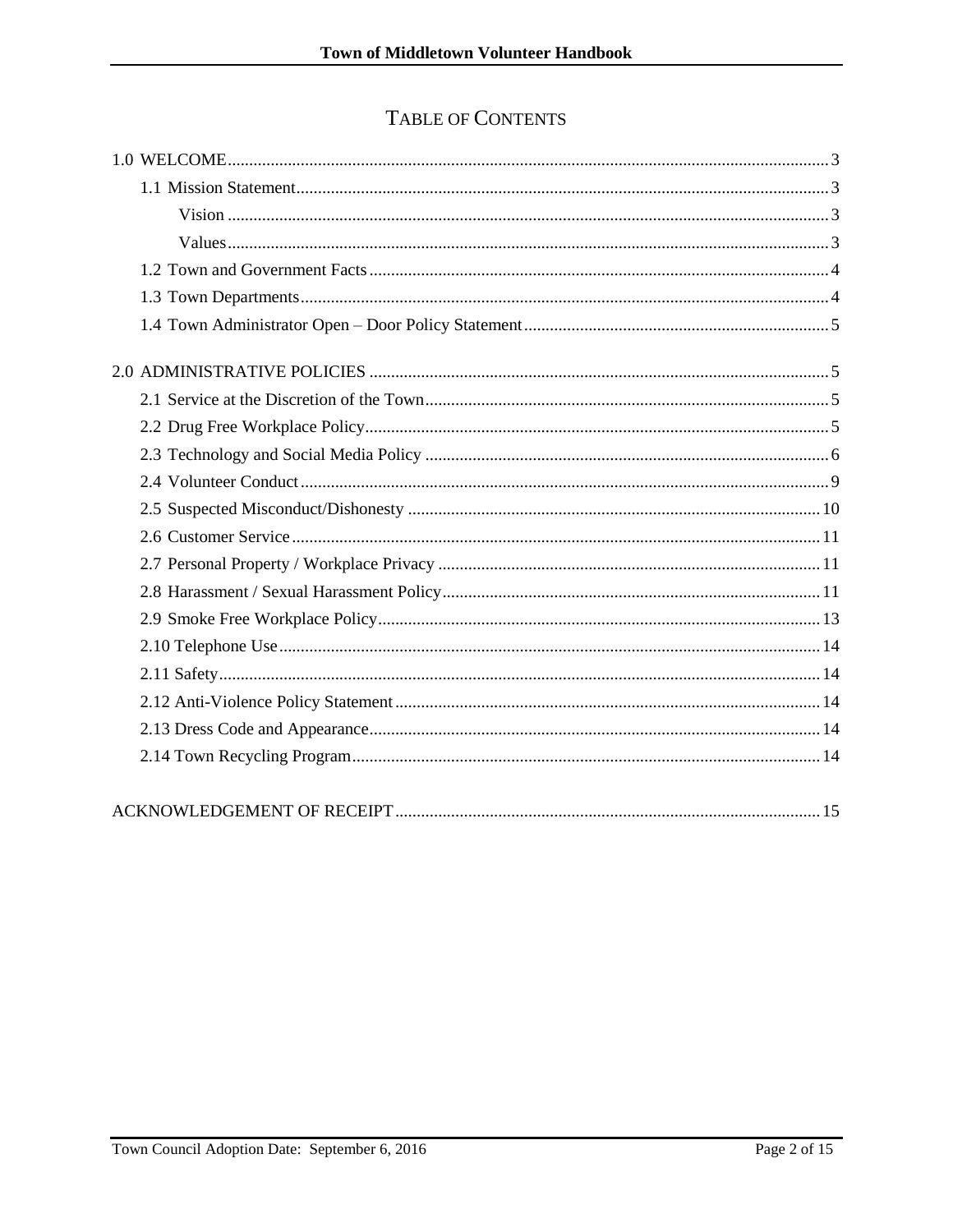# <span id="page-2-0"></span>**1.0 WELCOME**

Welcome to the Town of Middletown. The purpose of this Volunteer Handbook is to answer frequently asked questions and to set forth the Town's expectations for conduct and behavior while serving as a volunteer. This handbook will help you have the best possible experience as a volunteer.

Thank you for volunteering. I'm glad you've chosen to be a member of the Town of Middletown team!

Shawn J. Brown Town Administrator

### <span id="page-2-1"></span>**1.1 MISSION STATEMENT**

Our mission is to preserve the character and quality of life in the Town of Middletown. We strive to achieve our mission by improving the quality of services and supporting well‐balanced growth in the most cost‐effective and responsible manner possible. As we work towards our goals we will treat all members of our community, Town Government, volunteers and employees with respect and dignity.

### <span id="page-2-2"></span>**VISION**

We envision being a leader in providing innovative efficient municipal government operations deserving of public confidence, while demonstrating a strong commitment to preserving our cultural traditions and pristine resources, and respecting our diverse community. Our administration is committed to the health, safety, and welfare of the public we serve and to ensuring the quality of life for future generations. We will ensure that town government is responsive and accessible, and that all sectors of the population are welcomed and encouraged to participate in town governance. We see a future committed to continuing to build valuable partnerships, and collaborating with other communities, state agencies, and private organizations in order to meet challenges. We endeavor to plan for and take advantage of opportunities that will improve our community now and in the future.

### <span id="page-2-3"></span>**VALUES**

The Town of Middletown values:

- Honesty, integrity and accountability in our work and treatment of all members within the community
- Commitment to employee development, excellence, and recognition
- Innovation, creativity and expanding the use of technology in the delivery of our services where it improves efficiency and effectiveness to the benefit of the community
- Collaboration, communication, and encouragement of community participation
- Conservancy of the environment and quality of life now and for future generations
- Demonstrate exemplary standards of professional and ethical conduct
- Safeguard and maintain responsible fiscal management practices
- Commitment to employee and community health, wellness and fitness
- Diversity in our employees and our community

Visit the Town website at [www.middletownri.com](http://www.middletownri.com/) for the detailed Strategic Plan of the Town, including the current Goals and Objectives.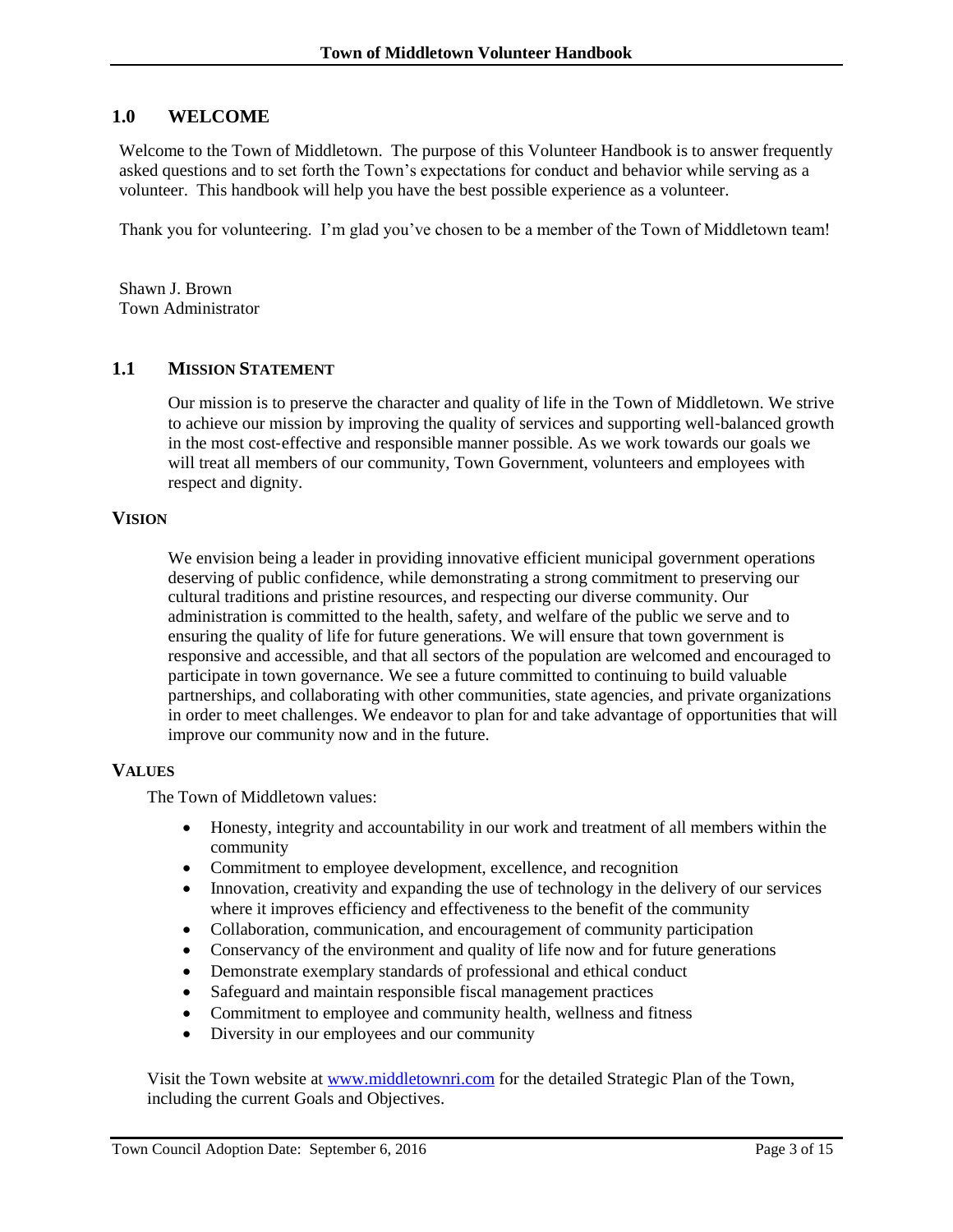# <span id="page-3-0"></span>**1.2 TOWN AND GOVERNMENT FACTS**

The Town of Middletown was established in 1639 and incorporated as a Town in 1743. The Town is governed by a seven member Town Council and an appointed Town Administrator. Local elections are held every two years in even years for all Town Council members. The Town adopted a Home Rule Charter on November 5, 1968, under which all powers of the Town are vested in the elected Town Council. The Town Council may enact local legislation subject only to the limitations imposed by the Charter, the State Constitution and the General Laws. Under the Charter, the Town Council determines policy, enacts law and appoints the Town Administrator. The Town of Middletown currently has a population of approximately 18,000 residents.

More general and historical information on the Town of Middletown can be found at the Middletown Historical Society website [www.middletownhistory.org](http://www.middletownhistory.org/) and on the Newport County Chamber of Commerce website [www.newportchamber.com](http://www.newportchamber.com/) under Communities / Middletown.

### <span id="page-3-1"></span>**1.3 TOWN DEPARTMENTS**

The Town of Middletown is organized into the following departments serving under the Town Administrator:

| Department                                        | Department Head                                                                                                   |
|---------------------------------------------------|-------------------------------------------------------------------------------------------------------------------|
| Assessment/Collections                            | George Durgin, Assessor/Collections                                                                               |
| Building/Zoning                                   | John Kane, Jr., Building Official                                                                                 |
| <b>Finance/Human Resources</b>                    | Marc Tanguay, Finance Director<br>Cecilia Dursi, Human Resources Manager                                          |
| Fire                                              | Ron Doire, Fire Chief                                                                                             |
| <b>Middletown Prevention Coalition</b>            | Lori Verderosa, Coordinator                                                                                       |
| Planning                                          | Ron Wolanski, Planning/Economic Dev Dir                                                                           |
| Police                                            | Anthony Pesare, Police Chief                                                                                      |
| <b>Public Works</b>                               | Tom O'Loughlin, Public Works Director<br>Warren Hall, Town Engineer<br>Will Cronin, Facilities/Operations Manager |
| <b>Senior Center</b>                              | Arleen Kaull, Senior Center Director                                                                              |
| <b>Information Technology</b>                     | Matthew Wainwright, IT Director                                                                                   |
| Town Clerk/Canvassing<br>/Probate/Municipal Court | Wendy Marshall, Town Clerk                                                                                        |

Middletown Town Hall hours of operation are 8:00 am – 4:00 pm M-F year-round. Please visit the Town of Middletown website at [www.middletownri.com](http://www.middletownri.com/) for specific information on departmental operations, the Town Council, School Committee, and all Town Boards and Commissions.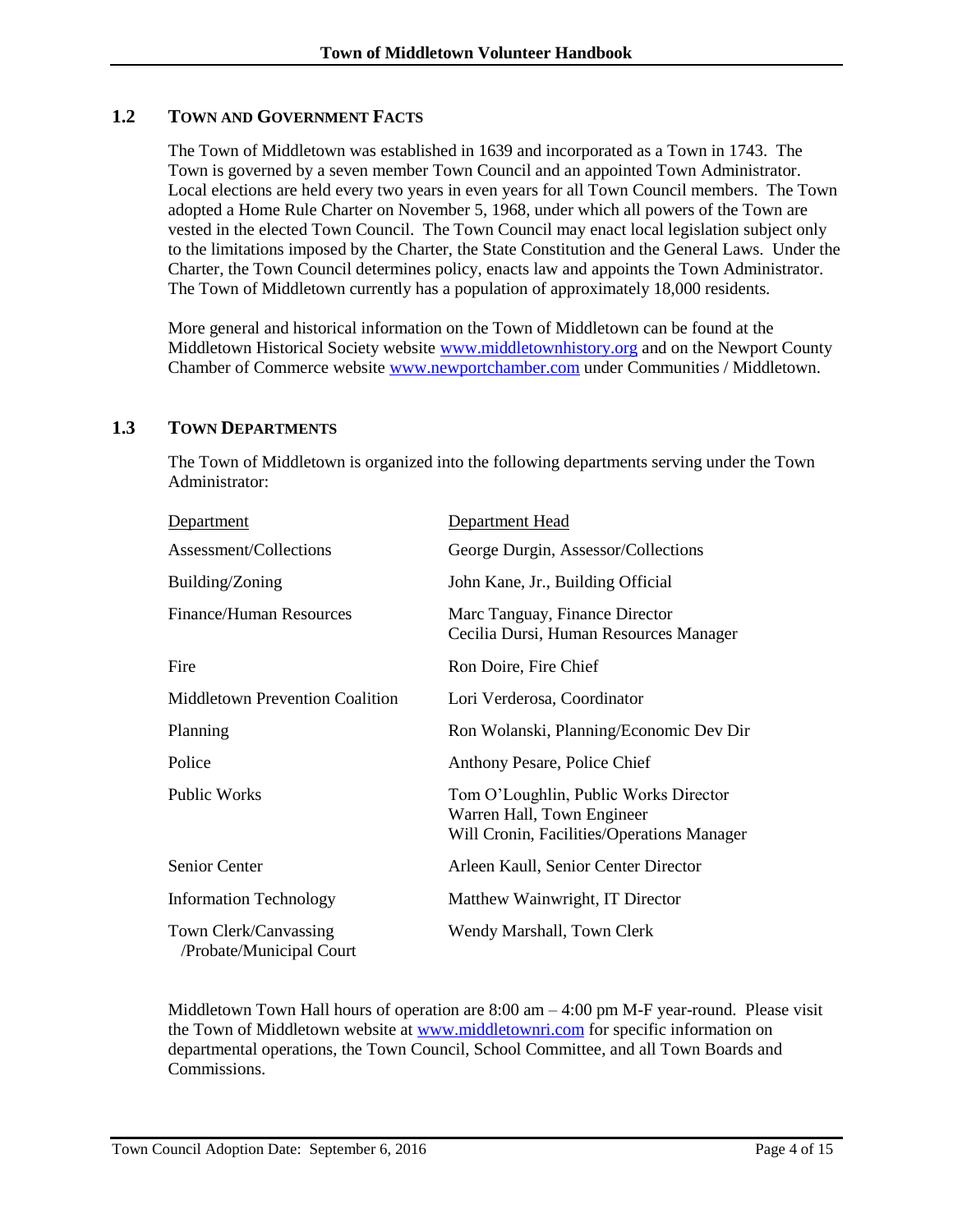The Middletown School Department is directed by a five member School Committee, elected by the Town of Middletown, which determines and controls all policies affecting the administration, maintenance, and operation of the public schools. The School Committee appoints a superintendent of schools as its chief administrative agent.

The Middletown Public Library is supported by the Town in many ways as if it were a Department of the Town. Pursuant to State law, however, it is managed and operated by an independent Board of Trustees who appoint an Executive Director to serve as the Chief Executive Officer of the Library.

# <span id="page-4-0"></span>**1.4 TOWN ADMINISTRATOR OPEN – DOOR POLICY STATEMENT**

The Town of Middletown has an Open Door Policy for all volunteers. This means that every supervisor's and manager's door is open to every volunteer, subject to specific departmental rules and regulations, in order to encourage open communication, feedback, and discussion about any matter of importance to a volunteer. Although the Town recognizes that most problems can and should be solved in discussion with your immediate supervisor, it is possible that this approach may be inappropriate, in which case you are free to bring your issues and concerns in certain circumstances directly to the Town Administrator.

By listening to you, the Town is better able to improve, address complaints, and to foster understanding of Town practices, processes and decisions. While there may not be an easy answer or solution to every concern, you will find that supervisors, managers, Human Resources and the Town Administrator are willing to listen and to help bring about a solution or a clarification whenever possible.

# <span id="page-4-1"></span>**2.0 ADMINISTRATIVE POLICIES**

# <span id="page-4-2"></span>**2.1 SERVICE AT THE DISCRETION OF THE TOWN**

The Town of Middletown accepts the service of all volunteers with the understanding that such service is at the sole discretion of the Town of Middletown. Volunteers agree that the Town may at any time, for whatever reason, decide to terminate the volunteer's relationship with the Town of Middletown or make changes in the nature of the volunteer's assignment.

# <span id="page-4-3"></span>**2.2 DRUG FREE WORKPLACE POLICY**

The Town of Middletown is responsible for maintaining safe, efficient, working conditions for its employees and volunteers by providing a drug-free workplace, in compliance with the federal Drug Free Workplace Act of 1989. The Town of Middletown is firmly committed to promoting high standards of health, safety, and efficient service; thus our goal is to maintain a work environment free from the effects of drug abuse.

Municipal volunteers shall not engage in the unlawful manufacture, distribution, sale, possession, dispensing or use of controlled substances (drugs) while performing volunteer duties or on any municipal work site.

Sometimes the use of legal drugs can endanger the safety of the volunteer or others. Volunteers who feel or have been informed that the use of such a drug may present a safety risk, are to report such drug use to their immediate supervisor.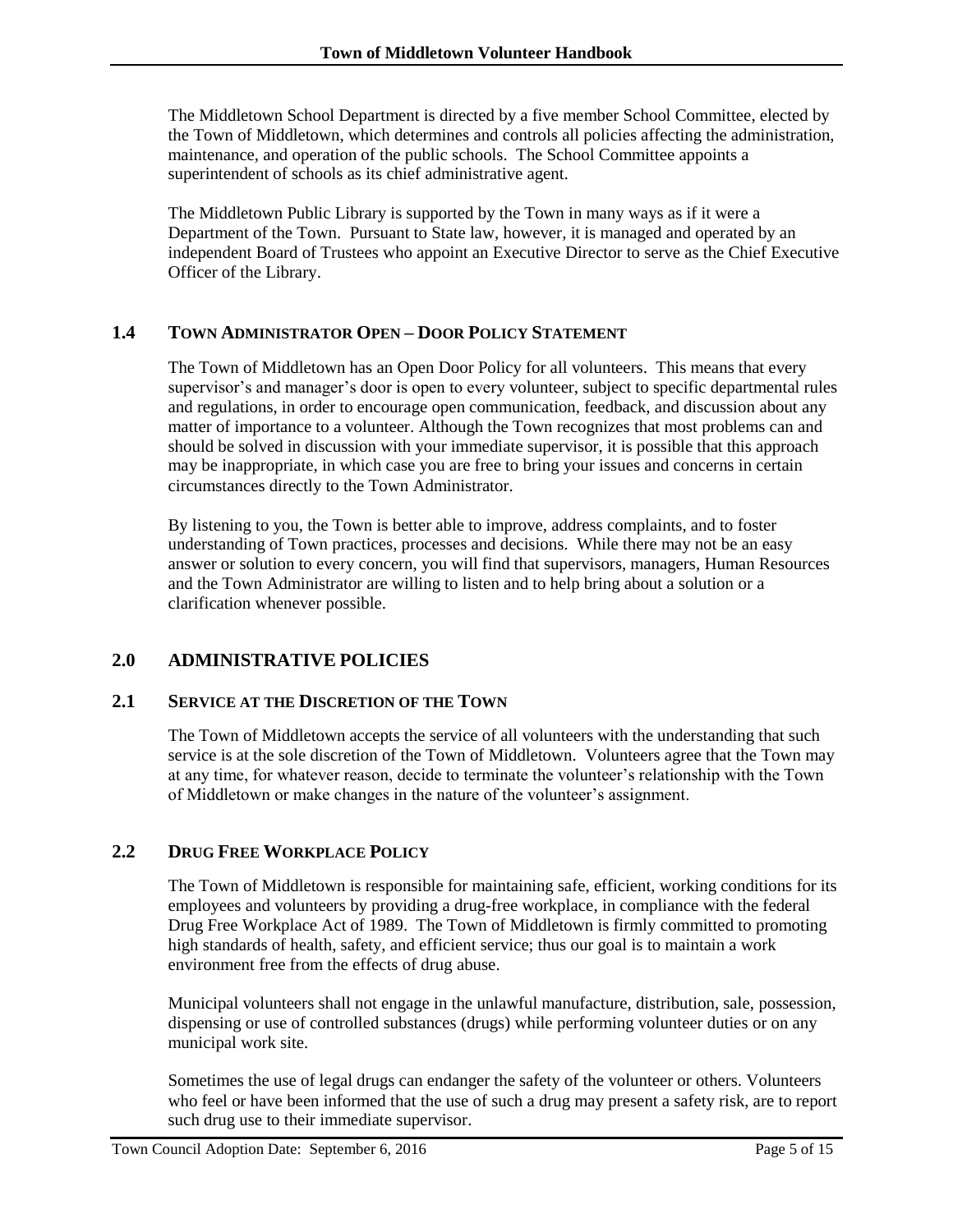# <span id="page-5-0"></span>**2.3 TECHNOLOGY AND SOCIAL MEDIA POLICY**

The purpose of the Town's Technology Policy is to communicate Information Technology security standards concerning the use, protection, and preservation of computer information systems, networks and data processed or stored on any of the Town of Middletown computing devices. This policy applies to all full-time, part-time, seasonal, and temporary employees, volunteers, interns, vendors, and contractors to the Town of Middletown (users).

The Town computing devices, software, Internet, Intranet and E-mail access are intended to increase the productivity of users in their official duties. All personnel who access or make decisions affecting the Town of Middletown's computer based information assets plays a role in protecting these assets. Users are expected to use these resources in a manner consistent with Town policies, applicable law, and job responsibilities. Users will be held accountable for protecting the Town's computer-based information. Inappropriate or illegal use or failure to comply with this policy or with the Town's security standards may result in disciplinary action up to and including termination.

The Town's computing devices and information systems are intended for business use in performing the duties of a user's job. Users should utilize electronic resources in a manner that reflects positively on themselves and the Town of Middletown. Users granted User ID's and access to the Town's computing assets are responsible for any and all transactions, inquiries, emails, and activities performed with their User ID's. Users shall secure their User ID's to prevent unauthorized use. No User subject to this policy will use the User ID of another user without express permission of the user assigned to the User ID. Personal use of the Town's computers is permitted on a limited basis, during non-working/break time.

Users are given access to the Town's computer network to assist them in performing their jobs. Except for confidentialities created by law (such as attorney-client communications), a user should not have any expectation of privacy in anything created, stored, sent, or received on the Town's computer network. Computer files and electronic communications via the Internet or electronic mail are subject to the State of Rhode Island Open Records Act and the Town reserves the express right to monitor, in any way, the activities of a user while engaging in any electronic communications and to review any material created, stored, sent or received using Town computing assets.

# Login ID's

Users shall have an Information Services assigned login ID and an associated login password. Login ID's should be cancelled immediately by notifying Information Services in writing when access is no longer required by the User.

### Passwords

It is the responsibility of the User to protect and secure the Town network. Giving passwords to other Users or any other individual for any system or remote access will be subject to the appropriate disciplinary action.

### E-mail

All messages distributed via the Town of Middletown E-mail System are the property of the Town of Middletown Government. There should not be an expectation of privacy in messages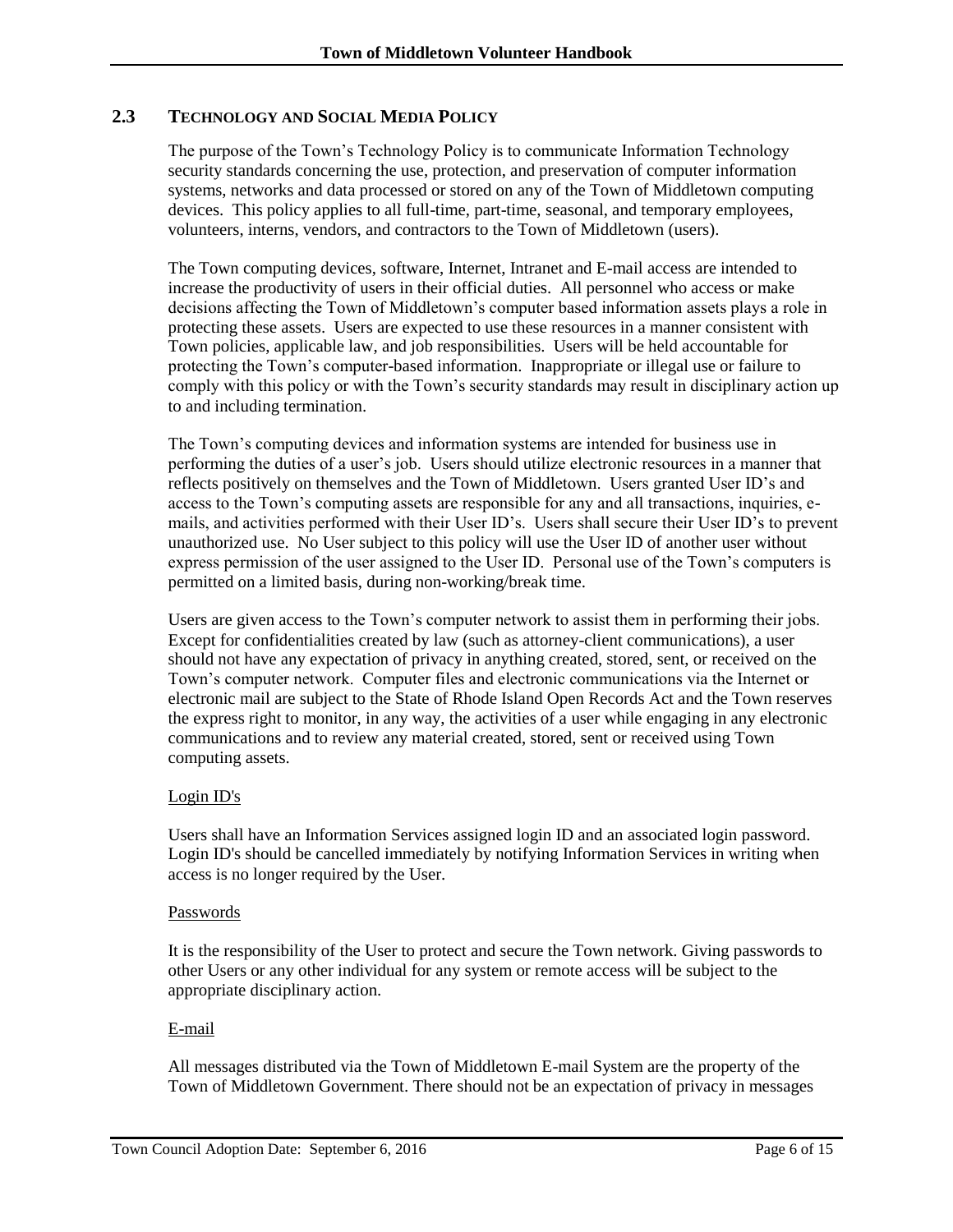that are created, stored, sent, or received by the Town's E-mail System. E-mails may be monitored without prior notification, as the Town of Middletown Government deems necessary.

#### Caution:

Special consideration should be given before communicating confidential and/or sensitive information such as performance reviews, disciplinary and/or correction actions, attorney-client privileged information, personnel information, and health or medical information via electronic communications.

#### Generally Acceptable Uses:

A User who exercises the privilege of using the Internet or e-mail will:

- Use Internet and e-mail technologies to conduct Town business.
- Ensure that all communications are professional, truthful, appropriate, and lawful.
- Use language and subject matter that reflects business purposes and is in compliance with Town policies and procedures and all state and federal laws.
- Ensure that the activity does not interfere with the User's productivity.
- Be responsible for the content of all communications sent over the Internet. All communications should show the User's name.
- Be responsible for all computer transactions made with the User's User ID and password.
- Verify and ensure the accuracy of any information obtained from Internet resources prior to using such information for a business purpose.
- Engage in limited personal use only with prior approval from the User's Department Head or designee. If approved, such personal use shall be incidental, occasional, of short duration, and not result in expense to the Town or violate a prohibition under the policy standards, this policy or other Town policies.

### Generally Prohibited Uses:

Any User who exercises the privilege of using the Internet or e-mail is accountable for his/her actions and communications related to electronic transactions or messages and will not:

- Engage in communicating (creating, sending, copying, or forwarding) any obscene, harassing, threatening, discriminatory, or fraudulent messages, e-mail, chain messages, chain e-mail, or any other message or e-mail, which violates Town policy.
- Access, view or download any non-business related information from any web site, chat room, newsgroup, messaging, e-mail or any other electronic location of an adult nature (obscene, sexual, or pornographic) unless pursuant to Town business (i.e. law enforcement).
- Transmit any messages anonymously or using an assumed name; attempt to obscure the origin of a message or misrepresent User's job title or position with the Town.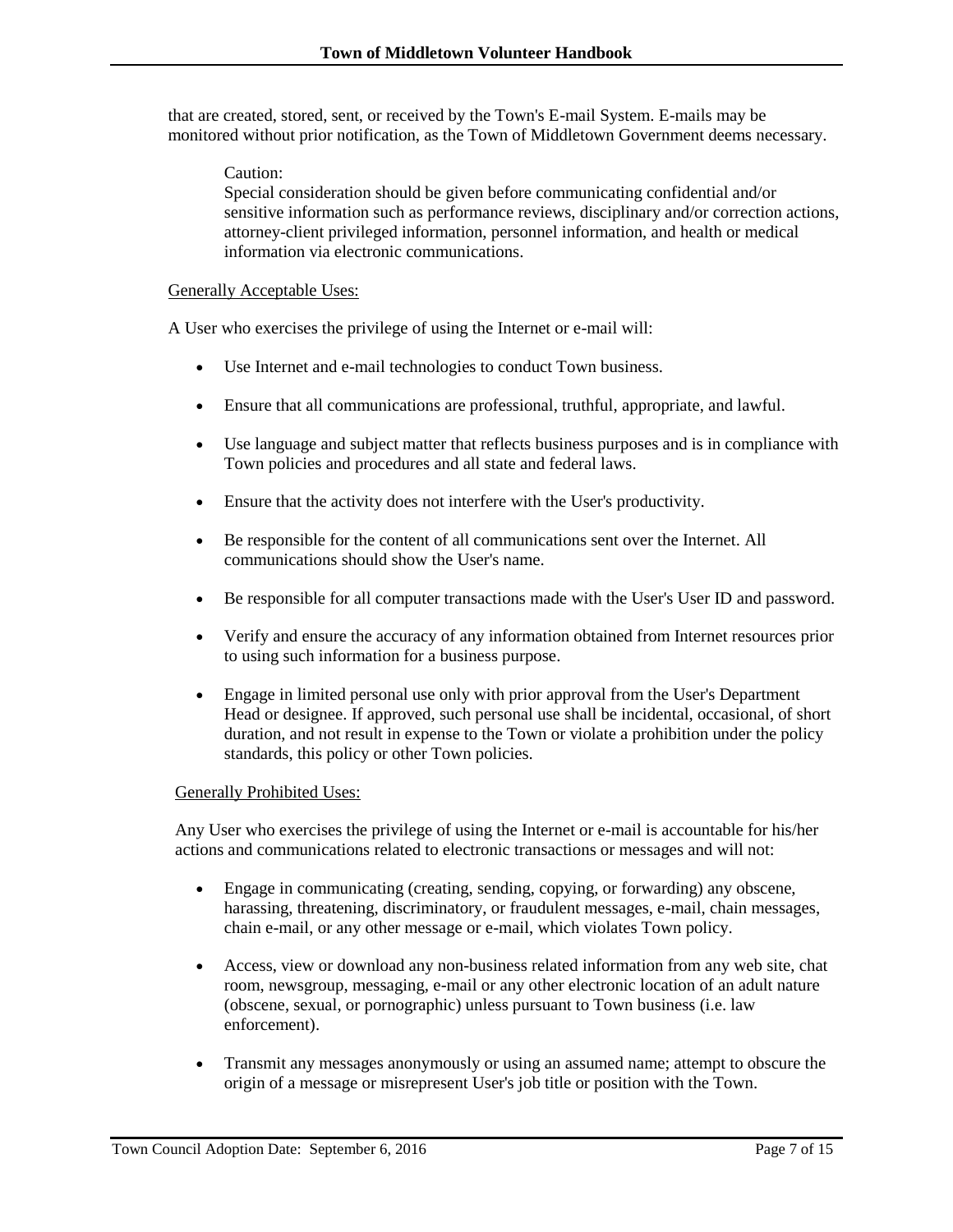- Send or forward emails containing libelous, defamatory, racist, sexist or obscene remarks. If you receive an email of this nature, you should delete it and notify your manager/supervisor, if appropriate.
- Send chain mail.
- Forge or attempt to forge email messages, or disguise or attempt to disguise your identity when sending mail.
- Send Spam messages, viruses, or worms.

#### Social Media

The Town of Middletown provides the following guidelines for the personal usage of social media to ensure that volunteers use appropriate discretion in relation to the use of references to the Town of Middletown and related Town Departments so as to not discredit the Town, its Departments or its employees.

Volunteers should strive to ensure their social media posts are respectful, fair and courteous to fellow co-workers and the public and avoid inappropriate postings that may include discriminatory remarks, harassment, threats of violence or similar inappropriate and unlawful conduct. Postings that violate the Town of Middletown's policies, such as anti-discrimination and anti-harassment policies, will not be tolerated and may subject you to disciplinary action up to and including termination.

Barring state law or binding employment contracts to the contrary, the Town of Middletown volunteers shall abide by the following guidelines when using social media:

- a. Volunteers are prohibited from accessing social media sites, such as but not limited to Twitter, Facebook, Flickr, Myspace, Linkedin, and YouTube, during volunteer hours. If a volunteer chooses to use social media sites during non-volunteer hours, the volunteer must abide by this policy and any other relevant Town of Middletown policies (i.e., antiharassment, etc.).
- b. Volunteers may not post anything on the Internet in the name of the Town of Middletown or any Town Department or in a manner that could reasonably be attributed to Town of Middletown or any Town Department without prior written authorization from the volunteer's supervisor. Any comments directly or indirectly relating to the Town of Middletown or Town Department must include the following disclaimer: "The postings on this site are my own and do not represent the Town of Middletown's positions, strategies or opinions."
- c. Maintain the confidentiality of the Town of Middletown's trade secrets and confidential information, such as internal reports, policies, processes, know-how, technology and internal business-related confidential communications.
- d. When using social media, Town of Middletown volunteers should be mindful that their speech becomes part of the worldwide electronic domain. Therefore, adherence to the Town of Middletown's policies and procedures is required in the personal use of social media. In particular, volunteers are cautioned not to post the following: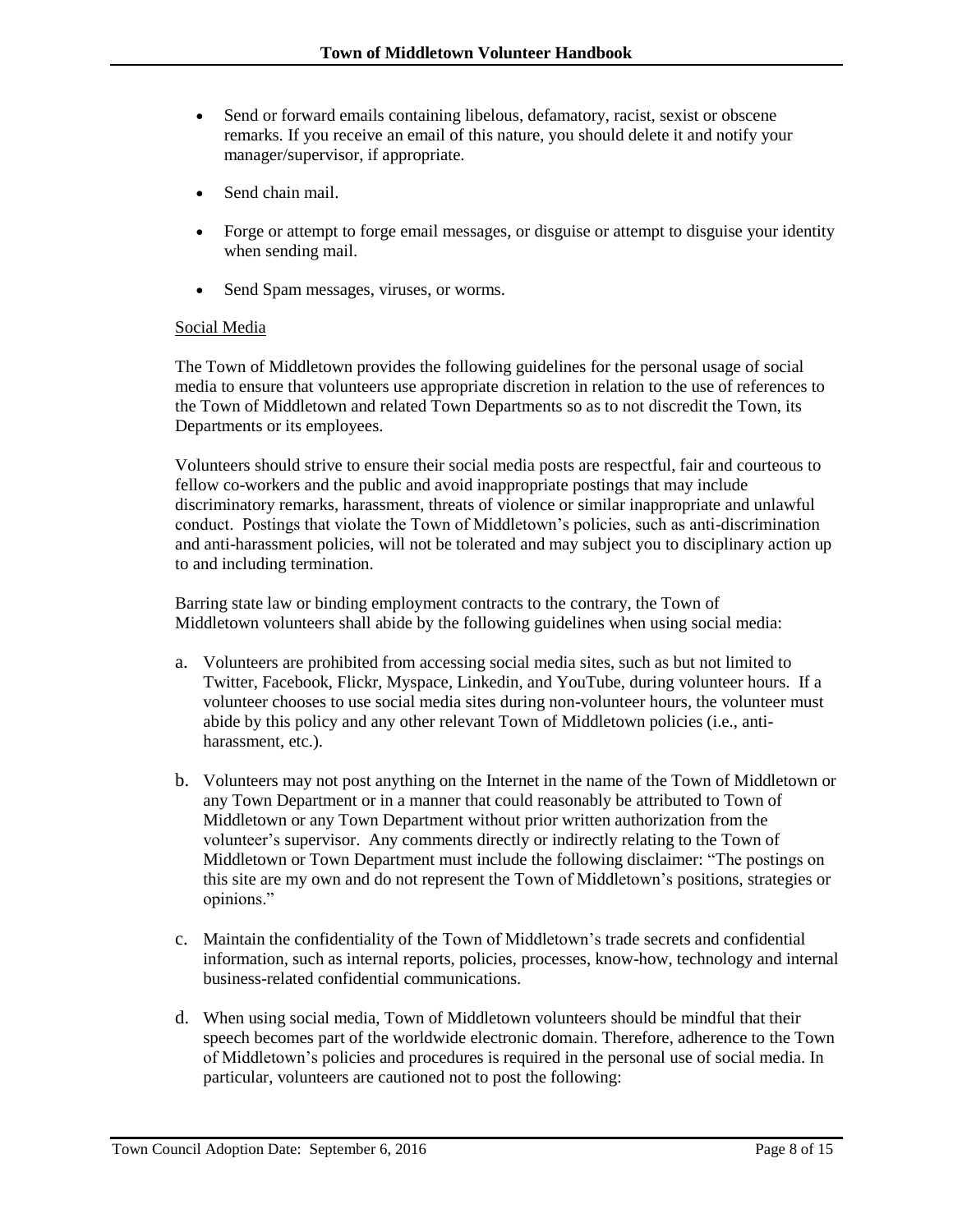- 1. Speech containing obscene or sexually explicit language, images, or acts and statements or other forms of speech that ridicule, malign, disparage, or otherwise bias against any race, any religion, or any protected class of individuals.
- 2. Speech involving themselves or other Town of Middletown personnel reflecting behavior that would reasonably be considered reckless or malicious.
- e. Volunteers should be aware that they may be subject to civil litigation for purposefully:
	- 1. Publishing or posting willfully false information that harms the reputation of another person, group, or organization (defamation);
	- 2. Using someone else's name, likeness, or other personal attributes without that person's permission for an exploitative purpose; or
	- 3. Publishing the creative work of another, trademarks, or certain confidential business information without the permission of the owner.
- f. Volunteers should be aware that privacy settings and social media sites are constantly in flux, and they should never assume that personal information posted on such sites is protected.
- g. Volunteers should expect that any information created, transmitted, downloaded, exchanged, or discussed in a public online forum may be accessed by the Town of Middletown at any time without prior notice.

Any volunteer becoming aware of or having knowledge of a posting and/or website that is in violation of the provisions of this policy shall notify a supervisor immediately for further review.

Volunteers should be aware of the issues that may arise from the misuse of social media. The use of social media should be managed according to the guidelines presented in this policy. Volunteers must be made aware of the fact that, regardless of privacy settings, pictures, videos, and text they post online could be made available to individuals for whom it was not intended.

# <span id="page-8-0"></span>**2.4 VOLUNTEER CONDUCT**

Volunteers must at all times conduct themselves in a courteous, civil and professional manner. Conduct that may be characterized as uncivil, abrasive, hostile or obstructive impedes the Town's business. Volunteers shall always conduct themselves in the best interests of the Town, its employees and its citizens.

In furtherance of these policies,

1. All volunteers are expected to conduct themselves according to the highest standards of courtesy and professionalism and owe each other, their supervisors and the citizens of the Town respect, diligence and protection against unjust and improper criticism or attacks. Demeaning, intimidating or threatening behaviors that affect the ability of the Town employees and staff to conduct Town business depart from the standard for civility and respect and have no place in the community.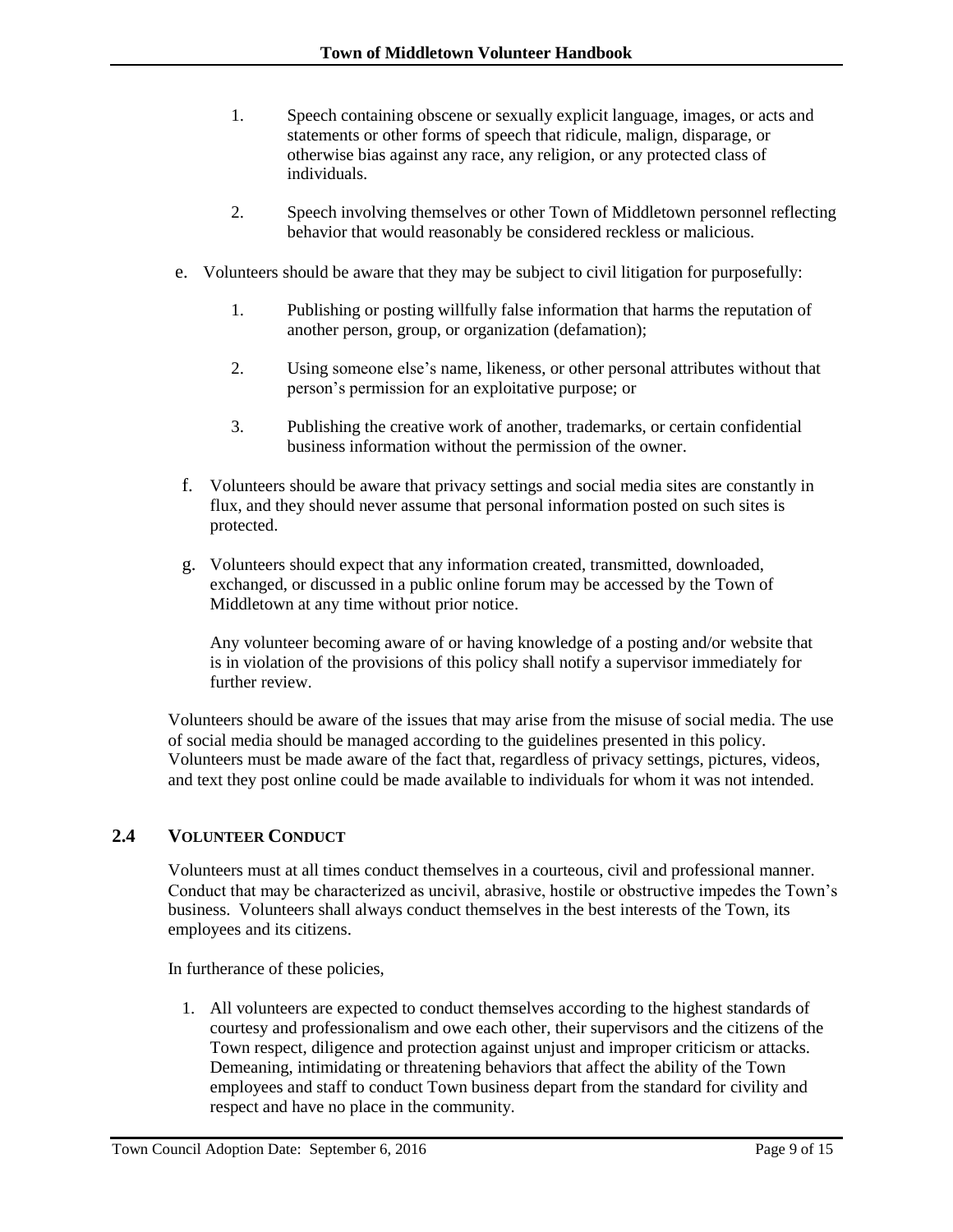2. In recognition of the foregoing, if any volunteer believes in good faith that a person's conduct or behavior is contrary to the objectives stated in these standards, he/she shall call attention to the behavior to the offending party and request that the offending behavior be stopped immediately and file a report with his/her supervisor.

# <span id="page-9-0"></span>**2.5 SUSPECTED MISCONDUCT/DISHONESTY**

Like all organizations, the Town of Middletown is faced with risks from wrongdoing, misconduct, dishonesty, and fraud. The Town must be prepared to manage these risks and their potential impact in a professional way.

The impact of misconduct and dishonesty may include the following:

- The actual financial loss incurred
- Damage to the reputation of our organization and our employees
- Negative publicity
- The cost of investigation
- Loss of employees
- Loss of customers
- Damaged relationships with our contractors and suppliers
- Litigation
- Damaged employee morale

Our goal is to establish and maintain an environment of fairness, ethics, and honesty for our employees, volunteers, our residents, our vendors, and anyone else with whom we have a relationship. The Town is committed to the deterrence, detection, and correction of misconduct and dishonesty. The discovery, reporting, and documentation of such acts provides a sound foundation for the protection of innocent parties, the taking of disciplinary action against offenders, the referral to law enforcement agencies when warranted by the facts, and the recovery of assets.

For purposes of this policy, misconduct and dishonesty include but are not limited to the following:

- Acts that violate the Town of Middletown's Charter and ordinances
- Theft or other misappropriation of assets, including assets of the Town, our residents, vendors or others with whom we have a business relationship
- Misstatements and other irregularities in Town records, including the intentional misstatement of the results of the operations
- Wrongdoing
- Forgery or other alteration of documents
- Fraud and other unlawful acts
- Any similar acts

The Town of Middletown specifically prohibits these and any other illegal activities in the actions of its employees, volunteers, managers, executives, and others responsible for carrying out the Town's activities, including its volunteers.

We ask that volunteers report in a timely manner any suspected misconduct or dishonesty to his or her supervisor.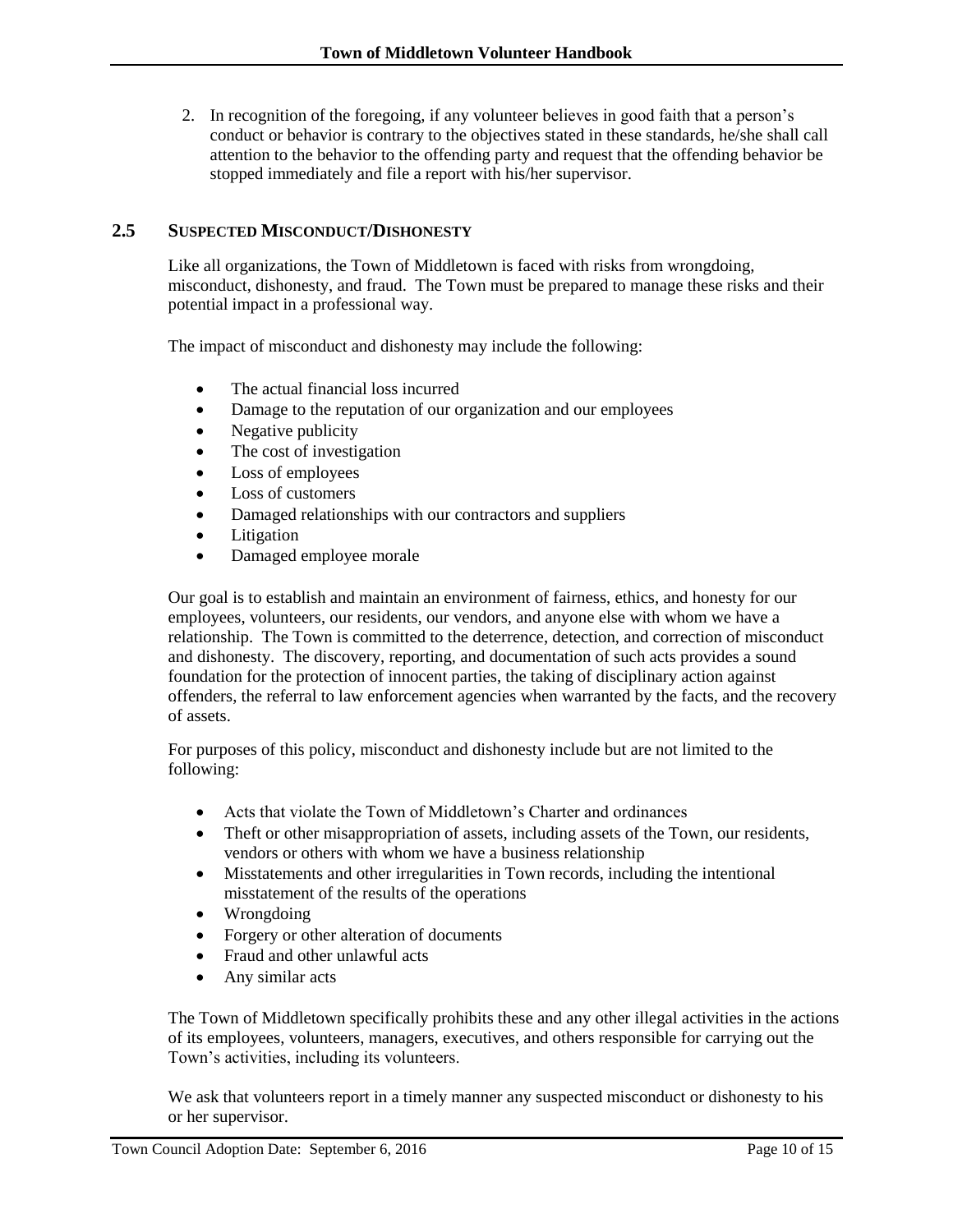# <span id="page-10-0"></span>**2.6 CUSTOMER SERVICE**

The Town of Middletown is committed to excellence in Customer Service. Through our continued efforts to improve the delivery of superior quality services to the community, the Town strives to be responsive, proactive and in touch with the changing needs and expectations of the Middletown community. By setting a high standard of professional and ethical conduct, the Town promotes an environment of open and honest government that takes pride in responding to the needs of our customers.

# <span id="page-10-1"></span>**2.7 PERSONAL PROPERTY / WORKPLACE PRIVACY**

Volunteers should have no expectation that their workplace and/or materials contained within their workplace are private and not subject to disclosure. From time to time, supervisors and other authorized persons may have a legitimate business need to enter a volunteer's workplace including, but not limited to, offices, Town vehicles, computers, cabinets, and desks (including personal property brought to the workplace, which is used in the course of day-to-day business) to search for documents, files and other work related items. In addition, in cases of suspected misconduct or criminal activity, the Town may search the workplace for evidence of such misconduct and will cooperate with law enforcement officials in any criminal investigation.

# <span id="page-10-2"></span>**2.8 HARASSMENT / SEXUAL HARASSMENT POLICY**

The Town of Middletown is committed to maintaining a work environment that is free of inappropriate or disrespectful conduct, where bigotry and intolerance, including unlawful discrimination on the basis of gender, sexual orientation, gender identity and expression, race, color, ethnicity, religious beliefs, disability, or age, have no place, and where any form of coercion or harassment that insults the dignity of others and interferes with their freedom to work is unacceptable. Harassment of any kind may subvert the mission of the Town and threaten the careers, experience, and well-being of employees, and therefore it is prohibited.

### Definitions

(A) Harassment:

The Town of Middletown defines harassment as unwelcome verbal or physical conduct which on the basis of gender, sexual orientation, gender identity or expression, race, religion, national origin, age or physical ability has the purpose or effect, from the point of view of a reasonable person, either of:

- 1. Unreasonably interfering with an individual's work performance, or employment opportunity, or
- 2. Creating an intimidating, hostile, or offensive work environment.

Harassment can take many forms and can include slurs, comments, jokes, innuendoes, pictures, cartoons, pranks or other verbal or physical conduct, which is based upon a person's protected status. (i.e. race, religion, creed, color, national origin, gender, sexual orientation, gender identity or expression, age, or disability).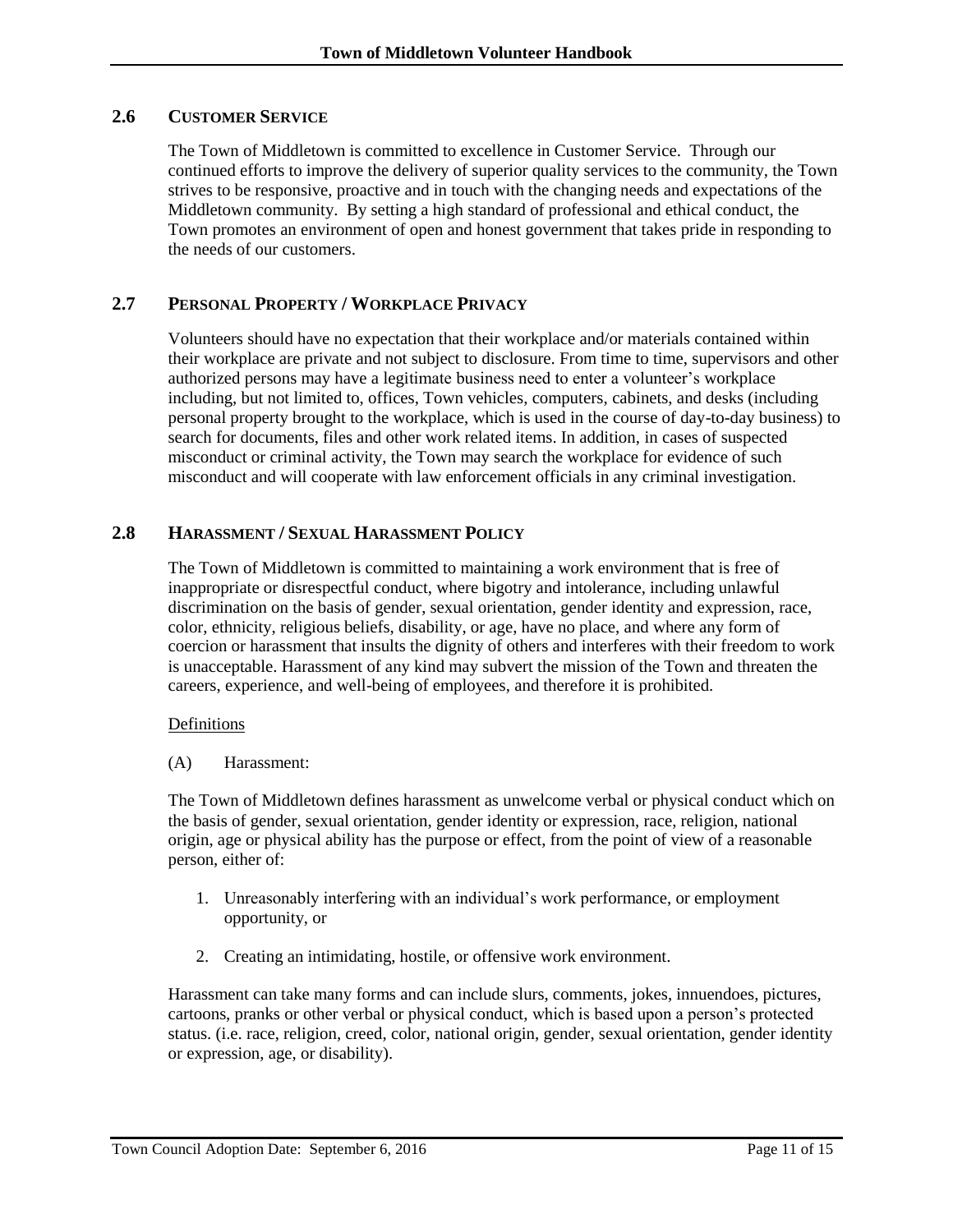# (B) Sexual Harassment:

Sexual harassment is a type of harassment and occurs when the verbal and physical conduct described above is sexual in nature or is gender-based, that is, directed at a person because of their gender. Sexual harassment does not refer to casual conversation or compliments of a socially acceptable nature.

Sexual harassment is a form of unlawful gender discrimination and means unwelcome sexual advances, requests for sexual favors, and other verbal or physical conduct of a sexual nature when:

- 1. Submission to the conduct is either explicitly or implicitly a term or condition of employment.
- 2. Submission to or rejection of the conduct is used as a basis for an employment decision affecting such individual.
- 3. The conduct unreasonably interferes with the individual's job performance or creates a work environment that is intimidating, hostile, or offensive.

Examples of sexual harassment include, but are not limited to the following, when such acts or behavior come within one of the above definitions:

- 1. Unwelcome verbal behavior such as comments, suggestions, jokes, or derogatory remarks based on gender
- 2. Physical behavior such as pats, squeezes, repeatedly brushing against someone's body, or impeding or blocking normal work or movement
- 3. Posting of sexually suggestive or derogatory pictures, cartoons, or drawings, even at one's work station;
- 4. Unwanted sexual advances, pressure for sexual favors and/or basing employment decisions (such as an employee's performance evaluation, work assignments, advancement) upon the employee's acquiescence to sexually harassing behavior in the workplace.
- (C) Workplace Misconduct:

Workplace misconduct, which does not meet the definition of harassment as described above, is inappropriate or offensive conduct and is unwelcome, unsolicited and disrespectful of the individual. Workplace misconduct is prohibited by the Town of Middletown. Examples of workplace misconduct would be joking, teasing, spreading rumors, yelling, cursing, threatening, or conduct which has not become pervasive or egregious enough to meet the legal definition of harassment or sexual harassment.

Harassment, particularly sexual harassment, can be difficult to define. Misconceptions abound. For this reason, the Town of Middletown strongly urges employees and volunteers to use the harassment reporting policy to report all incidents of suspected harassment, sexual harassment or other inappropriate behavior as soon as possible. This policy is intended to assist the Town in addressing not only illegal harassment, but also any conduct that is otherwise offensive and inappropriate and to support the Town of Middletown's commitment to maintain a respectful and productive workplace for all employees and volunteers.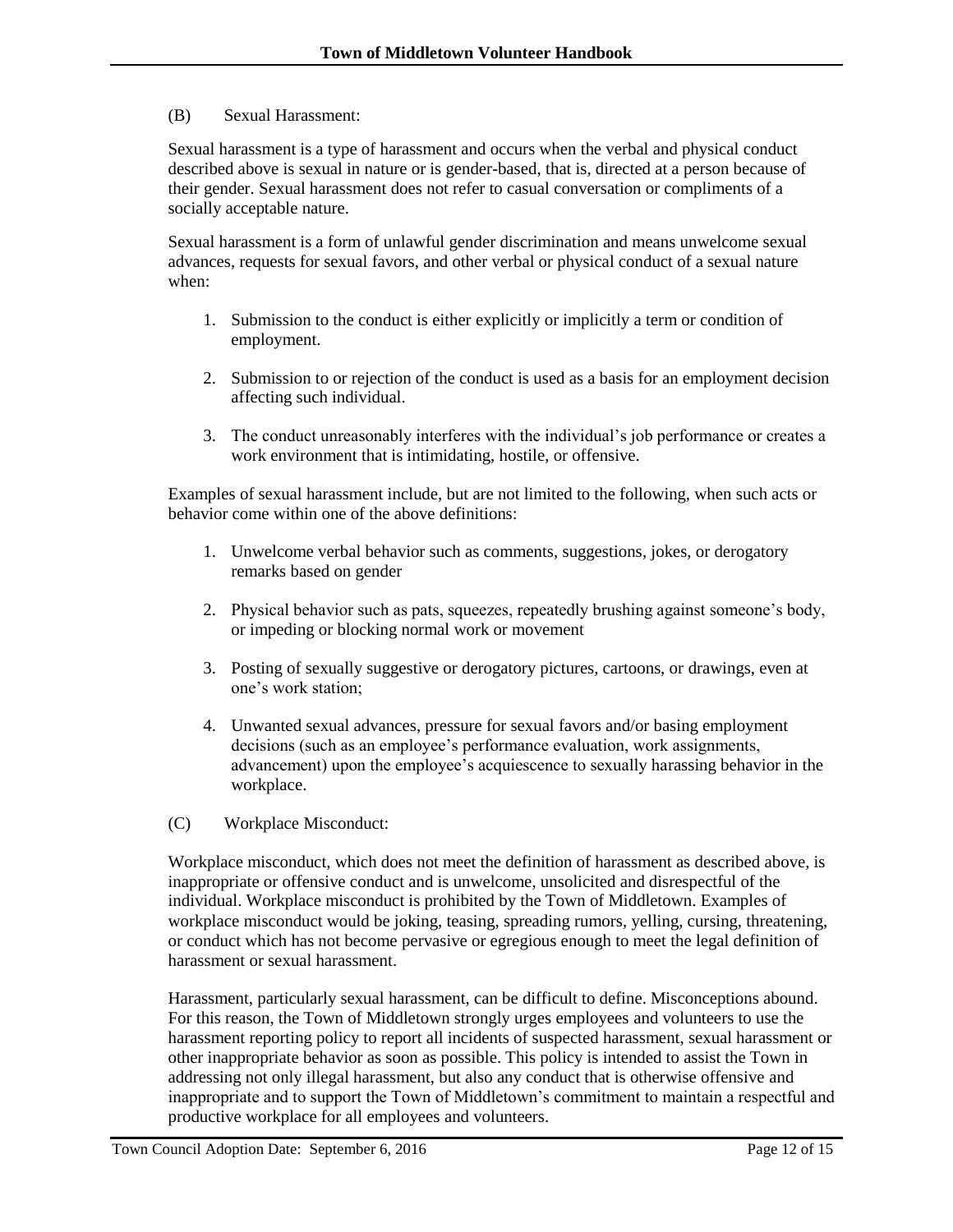### Complaint Reporting

The Town of Middletown is committed to diligently enforcing its harassment/sexual harassment policy by promptly and impartially investigating all complaints. When any form of harassment is discovered, the Town shall take appropriate disciplinary action, up to and including termination. The complaint procedure is designed to handle complaints in a fair, discreet and timely manner to:

- 1. Decide if the behavior alleged in the complaint took place and constitutes harassment, which violates federal and/or state law and Town policy or constitutes harassment in the form of inappropriate or offensive behavior, which violates Town policy.
- 2. Stop the offending behavior.
- 3. Restore the complainant's working environment.
- 4. Take steps to prevent retaliation and repetition of the harassment.
- 5. Educate, sanction, or discipline the harasser consistent with the seriousness of the offense.

Any volunteer who feels victimized by harassment or who witnesses harassment should report verbally or in writing to his or her supervisor immediately. If the volunteer's immediate supervisor is the source of the alleged harassment, or is so closely associated with the source of the harassment that the volunteer does not feel comfortable reporting to that person, the volunteer may report the complaint to the department head, or department head designee, to the Chief of Police, or to the Human Resources Director.

| Chief Of Police $-$ | Middletown Police Department<br>123 Valley Road<br>Middletown, RI 02842<br>401-846-1144              |
|---------------------|------------------------------------------------------------------------------------------------------|
| Human Resources -   | Human Resources Department – Town Hall<br>350 East Main Road<br>Middletown, RI 02842<br>401-846-5781 |

# <span id="page-12-0"></span>**2.9 SMOKE FREE WORKPLACE POLICY**

The Town of Middletown is a Smoke Free Workplace in accordance with the Rhode Island "Workplace Smoking Pollution Control Act" and is committed to providing a clean, healthy, productive, and safe environment for all employees, volunteers, citizens and visitors.

Smoking is prohibited inside all Town municipal buildings, including entrances, exits, lobbies, stairways, elevators and restrooms. Smoking is also prohibited inside all Town municipal parking and maintenance garages, and all municipal vehicles owned and leased by the Town of Middletown.

Smoking will only be permitted in outdoor areas on Town property outside of Town municipal buildings as follows: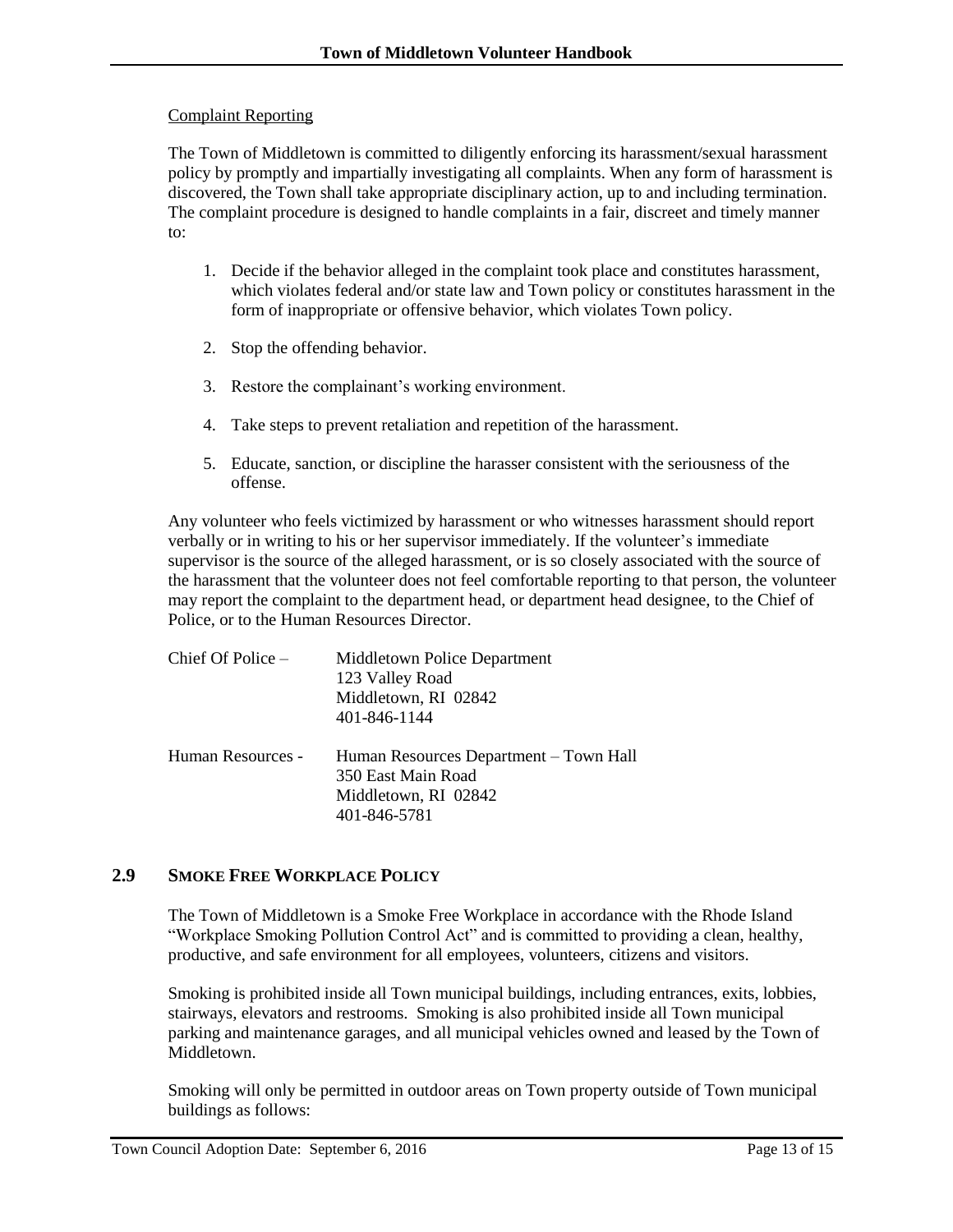- Outdoor areas must be physically separated from the enclosed workplace to prevent the migration of smoke into the workplace.
- Outdoor areas must be at least fifty (50) feet from any exit and entrance doorways to Town municipal buildings.

### <span id="page-13-0"></span>**2.10 TELEPHONE USE**

Town telephones are important to our everyday operation and are provided to facilitate official Town business. The use of Town telephones to receive or make personal calls is not permitted except for reasonable local incidental calls. Volunteers are required to reimburse the Town for the cost of any personal toll calls.

Individual departments may establish rules further limiting or monitoring the use of Town telephones.

# <span id="page-13-1"></span>**2.11 SAFETY**

It is the policy of the Town of Middletown to ensure that all volunteers work under the safest possible conditions in each department. To this end, every reasonable effort will be made to provide and maintain a safe and healthy work environment, safe equipment, proper materials and to establish and require safe work practices at all times. The Town expects every volunteer to make job safety a part of their daily concern. As a volunteer of the Town of Middletown, it is your duty and responsibility to observe rules of conduct and safety, to properly use any and all safety equipment provided, and to stop and immediately report any unsafe activity to your immediate supervisor. The Town of Middletown Safety Committee meets regularly to review safety concerns of employees and volunteers and to recommend health and safety initiatives and training for the Town.

### <span id="page-13-2"></span>**2.12 ANTI-VIOLENCE POLICY STATEMENT**

The Town of Middletown does not tolerate any type of workplace violence committed by or against employees or volunteers, including physical and/or verbal threats. Employees and volunteers are prohibited from making threats or engaging in violent activities. Possession of firearms or weapons of any sort on Town property or grounds by anyone other than sworn police officers authorized to possess firearms is absolutely prohibited. The Town maintains a no tolerance work place violence policy and violations of this policy constitute misconduct and may lead to disciplinary action including suspension or termination.

### <span id="page-13-3"></span>**2.13 DRESS CODE AND APPEARANCE**

It is important for all volunteers to project a professional image of the Town of Middletown. The Town expects all volunteers to maintain a neat, well-groomed appearance at all times.

# <span id="page-13-4"></span>**2.14 TOWN RECYCLING PROGRAM**

The Town of Middletown is committed to preserving our environment and therefore encourages recycling efforts town-wide. There are well-marked recycling receptacles conveniently located in all office and meeting areas within the Town buildings so that all employees, volunteers, residents and visitors can recycle appropriate materials.